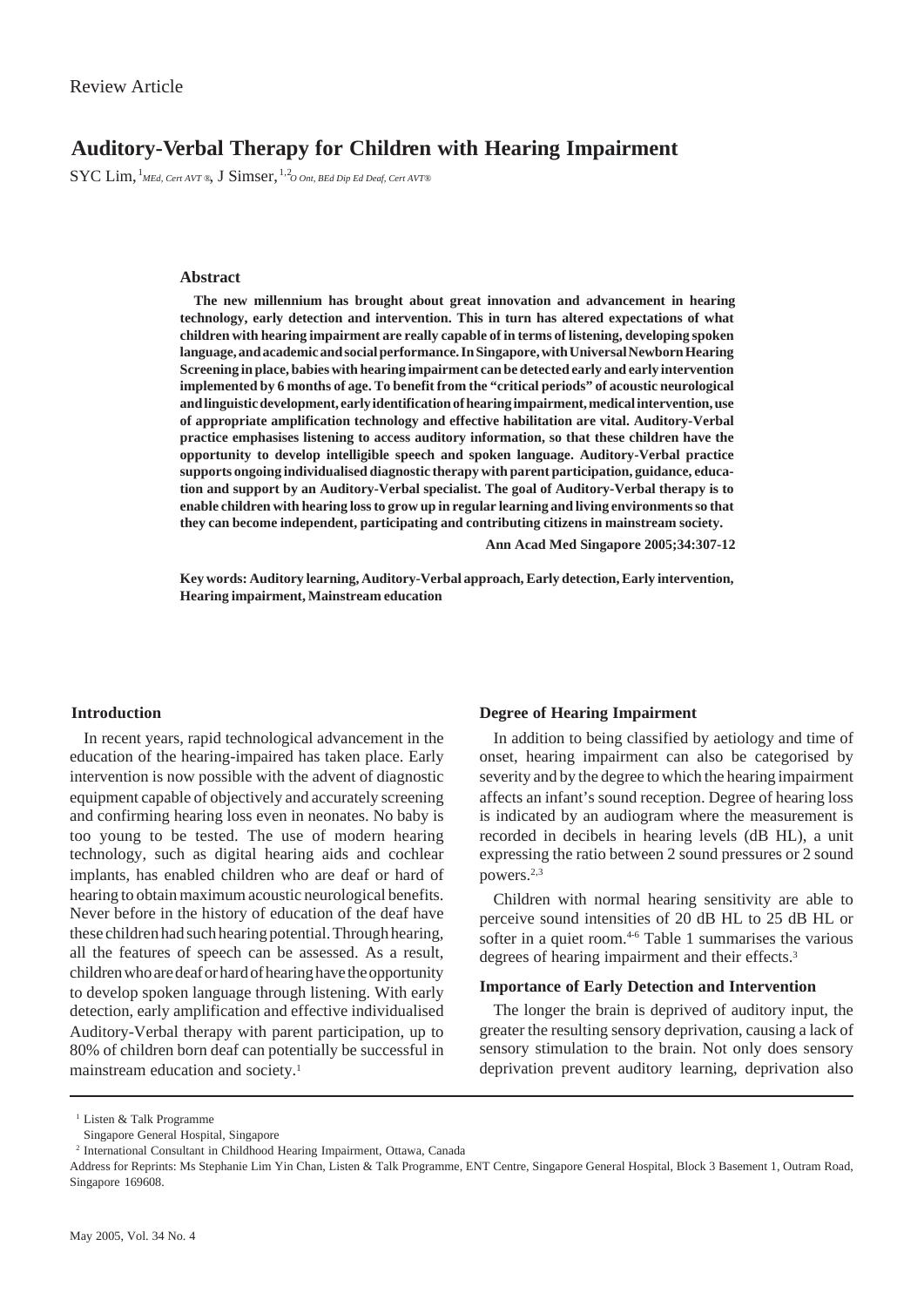| Amount of hearing<br>$loss$ (dB) | Type                 | Effects                                                                                                                                                                                                                                                                                                                                                                                                                         |
|----------------------------------|----------------------|---------------------------------------------------------------------------------------------------------------------------------------------------------------------------------------------------------------------------------------------------------------------------------------------------------------------------------------------------------------------------------------------------------------------------------|
| 26-40 dB HL                      | Mild                 | May have difficulty in hearing faint or distant speech. Without audiological management, a child who<br>experiences a 35-dB hearing impairment may miss 25% to 40% of the speech signal depending on the<br>noise level in the room and the distance from the speaker. Without the use of hearing technology, the<br>child who has a 35-dB to 40-dB hearing impairment may miss up to 50% of class discussions.                 |
| 41-55 dB HL                      | Moderate             | A child with hearing impairment at this level may miss 45% to 75% of speech signals and without the<br>use of hearing aid technology and intervention, the child is likely to have limited vocabulary and<br>imperfect speech production.                                                                                                                                                                                       |
| 56-70 dB HL                      | Moderately<br>Severe | If amplification technology is not used, spoken language must be very loud and the speaker is preferred<br>to speak very close to the child. If the child does not receive appropriate early and continuing<br>intervention, he/she will have marked difficulty in school and there will be evidence of speech<br>intelligibility and delayed language development. The child may also have problems with social<br>behaviours. |
| 71-90 dB HL                      | Severe               | Without hearing aid technology, it will prevent a child from hearing all conversational speech. One<br>may still be able to hear vowels but it will be difficult to perceive consonants.                                                                                                                                                                                                                                        |
| 90 dB HL and above               | Profound             | A person with profound hearing loss cannot hear any sounds without amplification.                                                                                                                                                                                                                                                                                                                                               |

Table 1. Degrees of Hearing Impairment and its Effects\*

\* Adapted from Flexer<sup>3</sup> and Hall & Mueller<sup>6</sup>

prevents neural growth. In the absence of normal stimulation, there is a sensitive period of about 3.5 years during which the human central auditory system remains maximally plastic; after age 7, plasticity is greatly reduced.7 The longer the deprivation, the more "stunted" the auditory brain growth. In fact, not only do the auditory centres not grow, existing pre-wired auditory tracts can also degenerate.<sup>8</sup>

Moeller et al<sup>9</sup> examined the receptive language skills of a group of school-age children who were deaf or hard of hearing, ranging in age from 4.5 years to 20 years. These children demonstrated receptive vocabulary skills that were equivalent to those achieved by typically hearing children aged 5 to 7 years. This study, which postulated significant delays in receptive vocabulary development in comparison with normal hearing peers, is consistent with other studies of school-age children who are deaf or hard of hearing.9,10 Hence, children with hearing loss have or potentially have problems accessing constant and consistent information through spoken language. This results in poor early learning experiences, which in turn create a weak foundation for developing language skills and accessing knowledge.<sup>11</sup>

The advent of modern hearing technology enables children with even profound deafness to use sound to access critical auditory brain centres, enabling the stimulation of neural growth. According to Flexer,<sup>3</sup> "It is critical to note that as human beings we are neurologically wired to develop spoken language and reading skills through the central auditory system. Most people think that reading is a visual skill, but recent research on brain mapping shows that primary reading centres of the brain are located in the auditory cortex—in the auditory portions of the brain. $12$ That's why many children who are born with hearing loss

and who do not have access to auditory input when they are very young tend to have a great deal of difficulty reading even though their vision is fine." Therefore, the earlier and more efficiently a child is allowed to have access to meaningful sound, with subsequent direction of the child's attention to sound, the better chance that child will have of developing spoken language, literacy, and academic skills.

Advances in technology, together with early detection of hearing loss in children born deaf, have resulted in dramatic changes in the lives of children with hearing impairment. Current standards of medical care dictate that hearing loss in children should be detected as soon as possible after birth and that intervention should be initiated by 6 months of age, for optimal speech and language development.<sup>8</sup> Such early detection has been facilitated by Universal Newborn Hearing Screening (UNHS) programmes, which are now available in many developed countries, including Singapore. This enables hearing loss to be detected at a very young age so that with effective intervention, a child with hearing impairment can develop age-appropriate language and attend regular schools with their hearing peers. These children would have acquired a sound language foundation, which is the stepping-stone to one's ability to access the curriculum. This requires early and appropriate amplification where children needing cochlear implants receive them as young as 1 year of age. However, in babies who develop hearing loss from meningitis, cochlear implant surgery may be performed even earlier, before cochlear ossification sets in.

A critical concept that pertains to the attainment of spoken language and literacy skills is the notion of hearing or listening age. A child's auditory-language development begins when amplification technology is first used.13 If a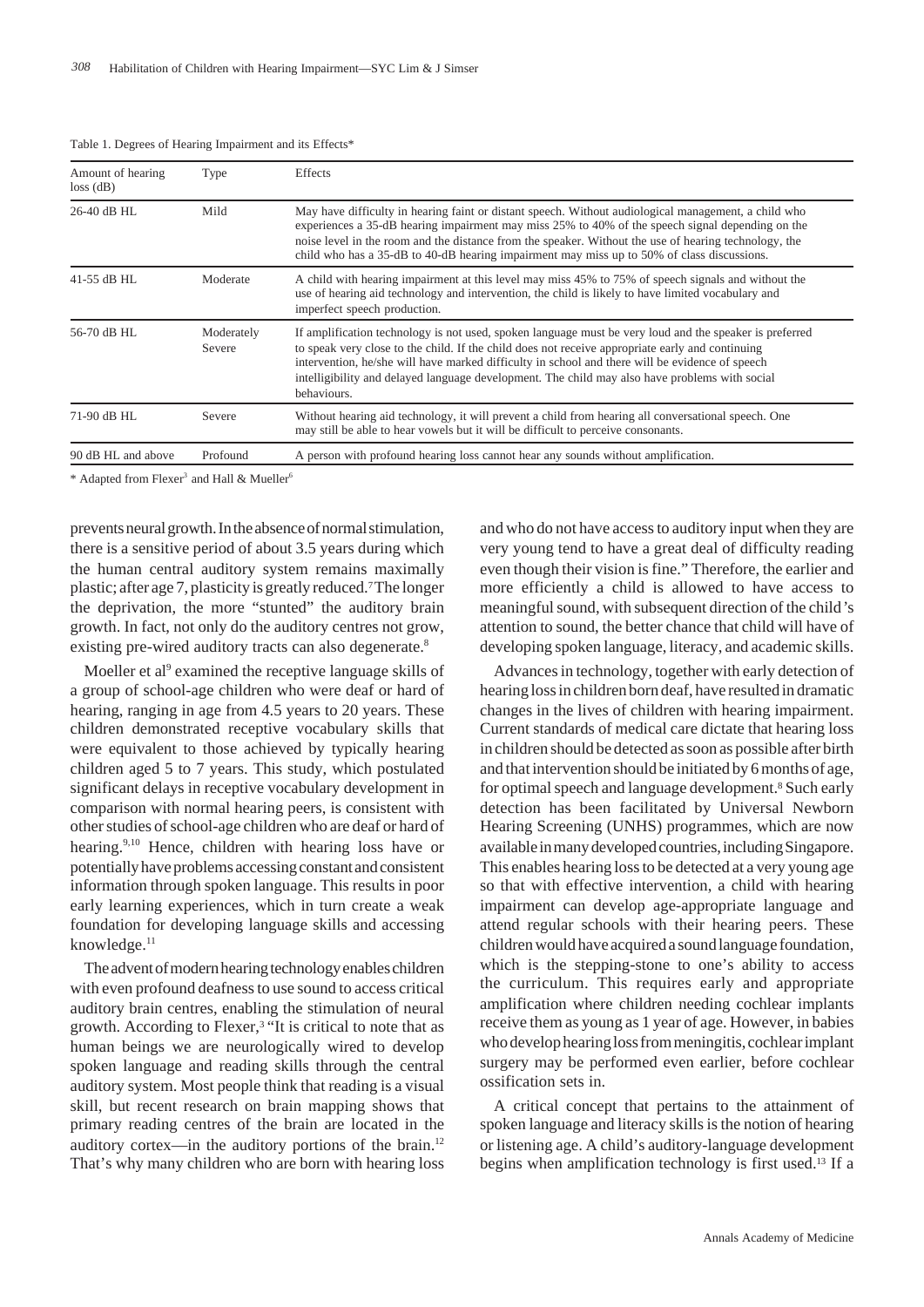child is 2 years old when her hearing loss is identified, she is 1-day-old relative to listening and language learning when her hearing aids are first fitted or her cochlear implant is activated and mapped. When that child reaches a chronological age of 3 years, she is 1-year-old relative to her listening experience; linguistically, she may sound more like a 1-year-old than a 3-year-old. This anticipated gap between a child's chronological age and listening age decreases over time, provided that the child uses appropriate amplification technology during all waking hours, and has active family-centred auditory-based intervention. In essence, the earlier a child's hearing impairment is identified and managed, the smaller the gap will be from the outset and the longer the problem is left unidentified, the greater the sensory deprivation.

It is not sufficient just to provide early access to auditory stimulation to a hearing-impaired child. This must be followed by effective, meaningful habilitation, which is as important as the provision of adequate hearing.

# **Habilitative Approaches**

There are currently 4 main approaches to teaching children who are deaf and hard of hearing. These approaches are classified as: 1) visual methods such as American Sign Language and Signing Exact English; 2) Total Communication, which combines approaches emphasising lip-reading, speech, natural gestures and a manually coded English sign system which has no written form; 3) auditorybased methods such as the Auditory-Oral approach where children are often educated within a school with other deaf children with an emphasis on auditory teaching and group instruction sessions;  $14$  4) the Auditory-Verbal (A-V) approach, which utilises listening as a primary modality for the development of spoken language, where therapy sessions are individualised and diagnostic.15 While there is no one system, approach or communication methodology designed to meet all of the individual needs of a child and his or her family, the A-V approach is one option. When a child begins using a cochlear implant, an A-V approach will optimise that new hearing potential to develop spoken language.

# **The Auditory-Verbal Approach**

A-V practice is a model of communication and intervention for children with hearing impairment that incorporates the principles adapted from its pioneers, Doreen Pollack, Helen Beebe and Daniel Ling. 15-17 The A-V approach has been practised for more than 30 years, when Doreen Pollack started the Acoupedic Programme in Denver in 1969. In fact Pollack<sup>18</sup> recorded that as early as  $1761$ , there were postulations that "total deafness" did not exist. The deaf could be trained to hear words. Dr Max Goldstein started his Acoustic Method, where one was trained to

detect sounds, and it was stressed that the teacher would cover her mouth either with her hand or a piece of paper to encourage listening.19 However, he did not have many children in his programme because at that time, it was believed that when one was deaf, one was also mute. Dr Goldstein's ideas were far ahead of his time.

Auditory-Verbal therapy (AVT) involves individualised, diagnostic sessions emphasising the use of hearing technology in optimal and meaningful conditions. The aim is to acquire listening as a primary modality to developing spoken language (personal communication – Goldberg DM & Lebahn C, 1990). The A-V approach is based on the notion that most children with mild to profound hearing loss can learn to communicate through spoken language if provided with appropriate amplification, and abundant listening and language stimulation to develop their hearing potential.

A-V practice supports ongoing individualised diagnostic therapy based on acoustic phonetics, with parent participation, and the guidance, teaching and support of an A-V specialist. It utilises a hierarchy of listening skills, an expectation by therapist and parents that a child with hearing impairment can learn to listen and speak, and educational, social, and emotional integration with hearing peers.20 The goal of A-V practice is that children with hearing loss can grow up in regular learning and living environments that enable them to become independent, participating and contributing citizens in mainstream society.<sup>21</sup> The principles of A-V practice are listed in Table 2.

AVT is diagnostic, with each session being an ongoing evaluation of the individual child and the parent's progress in the 5 areas of audition, speech, language, cognition and communication.20,22 Children learn to use their hearing amplification technology to listen to their own voices and the voices of others, and to the sounds in their environment in order to understand spoken language and develop meaningful communication. They learn through a natural sequence of language which is acoustically salient. Through interactions in play and everyday routines, parents, caregivers and therapist create a listening and language learning environment whereby listening becomes integrated into the total personality of the child.<sup>18</sup>

# **Outcome Studies in Auditory-Verbal Intervention**

The following are studies related to the academic achievements in individuals who have participated in A-V therapy.

Rhoades and McCafferey (personal communication, 2002) conducted a 4-year longitudinal study with 40 children who learned through an A-V approach. They found that there is a significant language growth as a result of A-V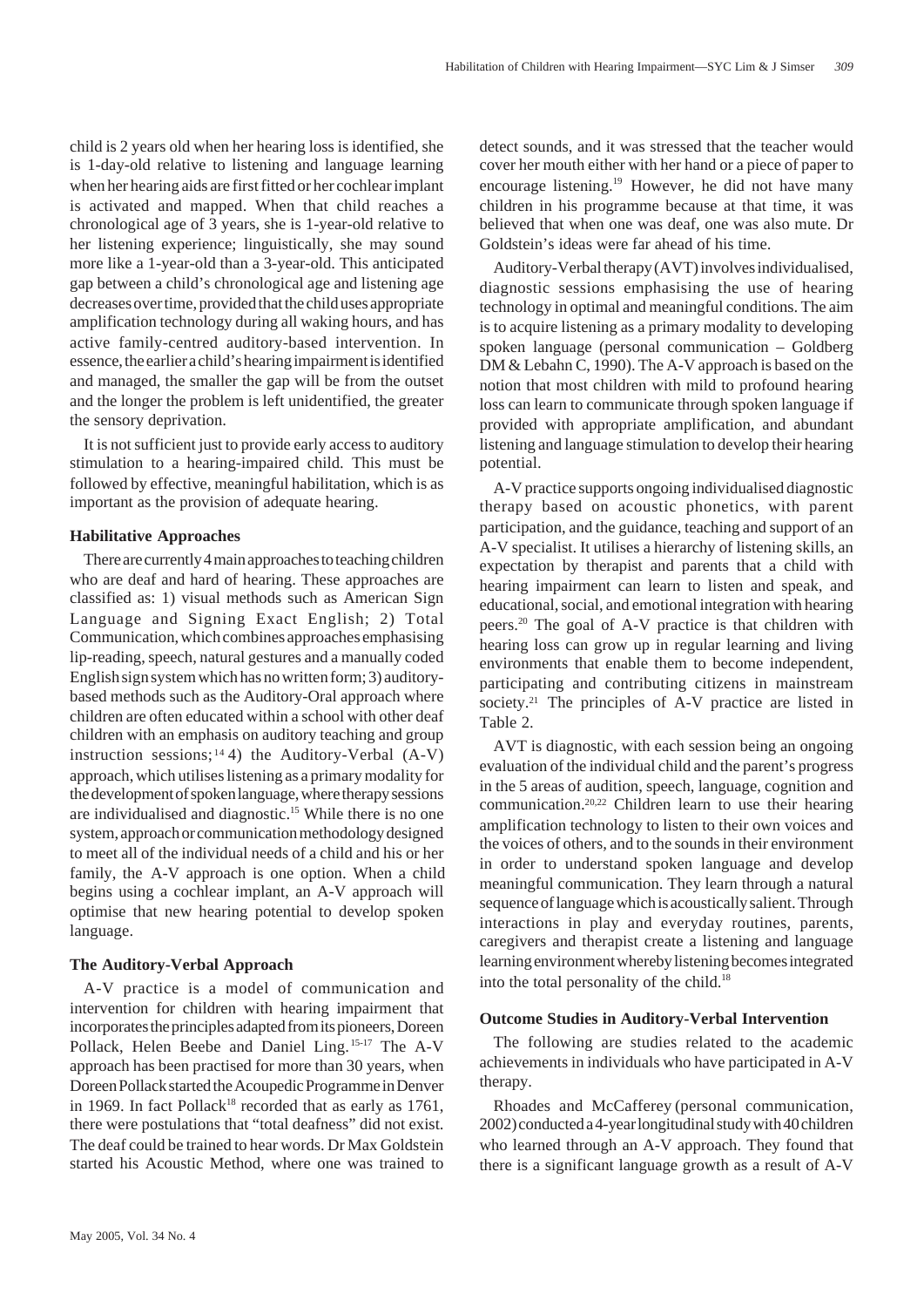#### Table 2. The Principles of Auditory-Verbal Practice\*

The system of principles of auditory-verbal practice are:

- 1. Supporting and promoting programmes for the early detection and identification of hearing loss and the auditory management of infants, toddlers and children so identified;
- 2. Providing the earliest and most appropriate use of medical and amplification technology to achieve the maximum benefits available;
- 3. Instructing primary caregivers in ways to provide maximal acoustics stimulation within meaningful contexts, and supporting the development of the most favourable auditory learning environments for the acquisition of spoken language;
- 4. Seeking to integrate listening into the child's total personality in response to the environment;
- 5. Supporting the view that communication is a social act, and seeking to improve spoken communicative interaction within the typical social dyad of infant/child with hearing loss and primary caregiver(s), including the use of the parents as primary models for spoken language development, and implementing one-to-one teaching;
- 6. Seeking to establish the child's integrated auditory system for the selfmonitoring of emerging speech;
- 7. Using natural sequential patterns of auditory, perceptual, linguistic and cognitive stimulation to encourage the emergence of listening, speech, and language abilities;
- 8. Making ongoing evaluation and prognosis of the development of listening skills an integral part of the (re)habilitative process;
- 9. Supporting the concepts of mainstreaming and integration of children with hearing loss into regular education classes with appropriate support services and to the fullest extent possible.

\*Adapted from Auditory-Verbal International <sup>21</sup>

teaching. The following assessment tools, which were standardised on normally hearing children were used: the Test Of Auditory Comprehension Of Language (TACL), (ages 3 to 10), the Peabody Picture Vocabulary Test– Revised (PPVT-R) (ages 2.5 to 90) and the Test for Expressive Emergent Morphology (TEEM) (ages 3 to 8). It was determined that the correlation between chronological age (CA) and language age (LA), for the assessment tools used, became stronger over time, especially during the last year of intervention. The gap between their chronological age and language age was closed and these children achieved high levels of linguistic competency, that is, the results for children with hearing impairment became closer to the standards of children with typical hearing.

Wray et al<sup>23</sup> found that 16 out of the 19 of children aged between 5 years and 15 years in the sample read "at" or "above" grade level, 44% of the 16 students were rated as reading "above average levels" and their teachers rated them as having strong skills in the areas of social behaviour, class participation, attention and academic skills. A similar study by Robertson and Flexer 24 surveyed 37 children, the majority having a severe to profound hearing loss, who read in the average range or higher as compared to normally hearing children.

While the above studies involved younger children, Goldberg and Flexer<sup>25</sup> conducted a survey of young adults who were severely to profoundly deaf and had received AVT for at least 3 years during their childhood. Of the 157 respondents, 72.7% perceived themselves as part of the "hearing world" and 95% had pursued post-secondary education. In research conducted by Durieux-Smith et al,<sup>26</sup> 65 adolescents aged 14 years and above who had received AVT as preschoolers were studied. The objectives were to: 1) examine functioning in the areas of communication, academic performance and self-perception of young people with hearing impairment; 2) identify factors that were facilitating and/or barriers to inclusion in mainstream education; and 3) develop recommendations to enhance integration. The results indicated that children who had received preschool A-V intervention could function effectively within the school and community environment, achieving scores within the average range on measures of communication, self-perception and academic skills.

#### **Early Integration into Mainstream Education**

Established centres overseas have shown that more than 80% of children detected and entered into effective early oral habilitation have been integrated early into mainstream schools with great success. Reasons for integrating students are as follows: 1) successfully habilitated deaf children of today have more similarities than differences in comparison with normal hearing children, with the same range of learning potential interests and goals; 2) having a child with hearing loss in a regular class creates a good educational and learning environment for typically hearing children. Classmates develop greater empathy with the exceptional child and they will learn how to communicate and feel comfortable with him/her, resulting in greater understanding and acceptance; 3) children with hearing impairment benefit from learning alongside typical children with normal hearing, speech and language who will serve as good role models in those areas; and 4) only through ongoing integration will society become more knowledgeable about those with hearing impairment, raise their expectations for these children and realise their talents and potential. This acceptance may assist in the employment potential of individuals with hearing impairment in future years.

# **A Model to Illustrate the Practice of Auditory-Verbal Therapy**

The Listen & Talk Programme was established in July 2001 in the Department of Otorhinolaryngology of the Singapore General Hospital. The therapists were trained in an intensive course in A-V practice, a specialty combining the 3 professions of audiology, speech-language pathology and teaching of the deaf, using the standardised curriculum of the Auditory-Verbal International as a guide.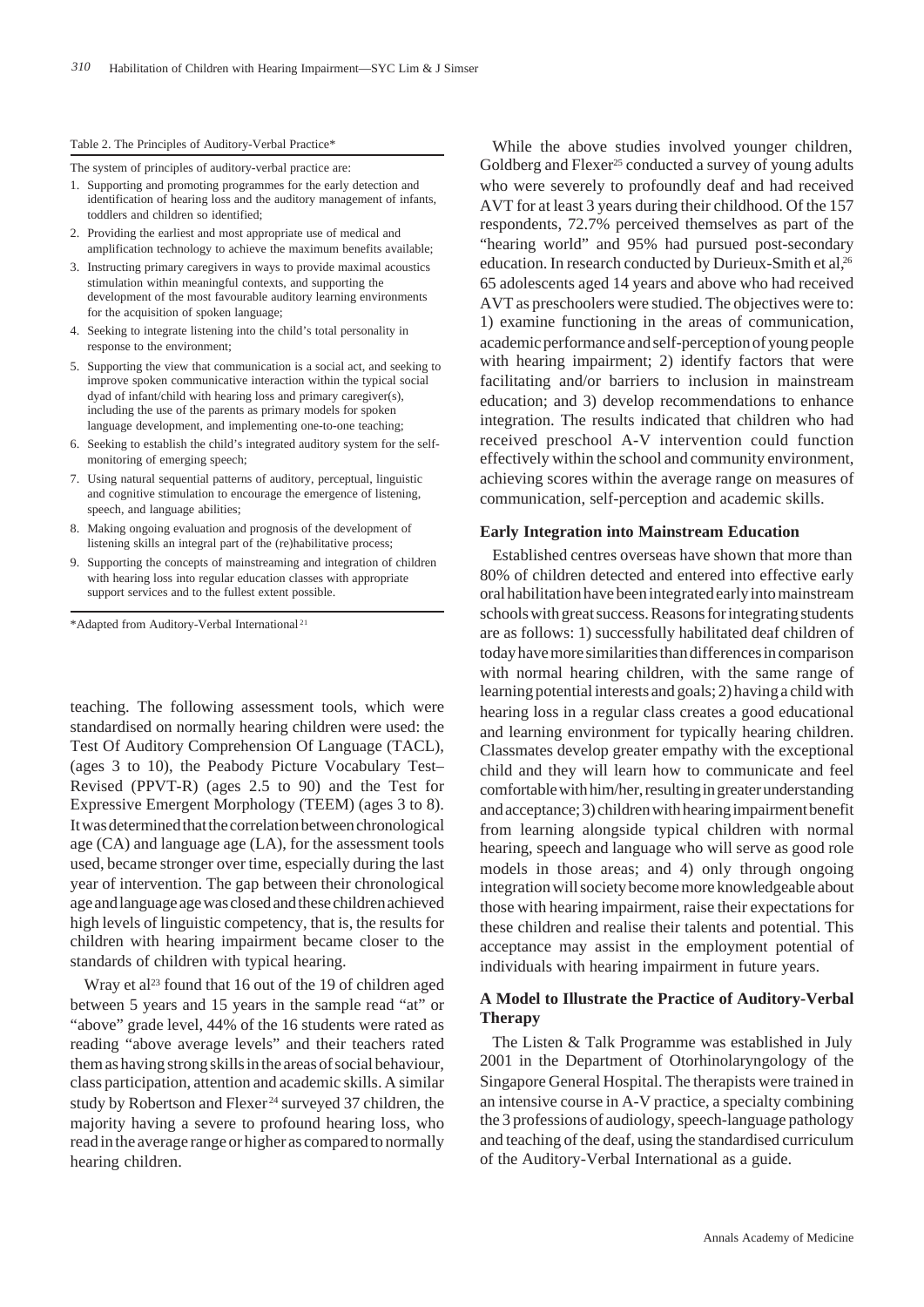In the Listen & Talk Programme, in the same physical pod as the audiology and cochlear implant centre, children are fitted with appropriate amplification upon diagnosis of hearing impairment. Parents and caregivers are taught how to develop their child's listening and language skills by participating in weekly individualised parent guidance A-V sessions. Parents participate in therapy, learning to be the primary case managers for their child. During the course of therapy, parents/primary caregivers are provided with education, guidance and family support by the team of various professionals. A-V sessions are a diagnostic evaluation of a child and his/her parents' progress. Parents receive weekly targets in audition, speech, language, cognition and communication to integrate into daily routines and interactions with their child. These goals are based on the developmental stage and hearing age of the child and are incorporated into structured activities, in meaningful daily routines, and most importantly, in play. To facilitate parents' self-efficacy (i.e., the belief in one's ability to successfully perform a task $27$ ), therapists and parents also conduct sessions in the comfort of the family's home, focusing on family activities and interests. The main clients in an A-V programme are the parents/primary caregivers, who participate in sessions. The goals are to develop their confidence and skills in implementing techniques and strategies, and to play an integral role in habilitating their child to develop listening, spoken language and communication competence.

There are over 200 hearing-impaired children, ranging from 4 weeks to 16 years of age, in the Listen & Talk AVT programme. There are 4 therapy rooms, 3 of them replications of rooms of a house, i.e., a kitchen, a living room and a room especially for infants and toddlers. Parents and their family members may borrow books from a resource library that provides information on topics related to hearing impairment, parenting, mainstreaming and child development, and a video library where they may learn from other parents and programmes. A room conducive to counselling new parents is also available. The multidisciplinary team of professionals in the Listen & Talk Programme comprises medical professionals, audiologists, A-V therapists, a medical social worker and a psychologist. When warranted, therapists collaborate with physiotherapists, occupational therapists, speech therapists, and school educators in mainstream and/or in special schools. This collaboration forms an integrated educational team that further supports the diagnostic role in AVT to continuously assess each child on his/her progress and learning abilities. A-V therapists visit schools to guide and support classroom teachers who may be new to mainstreaming. In addition, parent education and support groups are held quarterly, where parents benefit from

further knowledge but also, most importantly, from emotional and peer support.

### **Conclusion**

The new millennium has brought about great technological advancements in the field of hearing disorders. Hearing loss can now be detected at birth, and in the majority of cases, children can develop fluent spoken language through audition. The principles of A-V practice are to fully develop a child's hearing potential, so that the child can successfully integrate into mainstream society, and have choices in his/her future education and employment. The Listen & Talk Programme of the Singapore General Hospital illustrates a successful model of A-V practice in diagnosing, intervening and providing a holistic approach for the management of children with hearing impairment.

#### REFERENCES

- 1. Francis HW, Koch ME, Wyatt J, Niparko JK. Trends in educational placement and cost-benefit considerations in children with cochlear implants. In: Waltzman SB, Cohen NL, editors. Cochlear Implants. New York: Thieme, 2000:266-8.
- 2. Martin FN. Introduction to Audiology. 2nd ed. Albany: Prentice Hall, 1981.
- 3. Flexer C. Facilitating Hearing and Listening in Children. 2nd ed. San Diego, CA: Singular Publishing Group, 1999:7.
- 4. Jerger J, Jerger S. Measurement of hearing in adults. In: Paparella MM, Shrumrick DA, editors. Otolaryngology. 2nd ed. Philadelphia: WB Saunders Co, 1980.
- 5. Goodman A. References zero levels for pure tone audiometer. ASHA 1965;7:262-3.
- 6. Hall JW, Mueller HG. Audiologists' Desk Reference Volume 1: Diagnostic Audiology Principles, Procedures and Practices. San Diego: Singular Publishing Group Inc, 1997.
- 7. Sharma A, Dorman MF, Spahr AJ. A sensitive period for the development of the central auditory system in children with cochlear implants: implications for age of implantation. Ear Hear 2002;23:532-9.
- 8. Yoshinaga-Itano C, Sedey AL, Coultier DK, Mehl AL. Language of early and later-identified children with hearing loss. Paediatrics 1998;102: 1161-71.
- 9. Moeller MP, Osberger MJ, Eccarius M. Language and learning skills of hearing-impaired children. ASHA Monogr 1986; 23:41-53.
- 10. Geers A, Moog J. Factors predictive of the development of literacy in profoundly hearing-impaired adolescents. The Volta Review 1989;91: 69-86.
- 11. Carney AE, Moeller MP. Treatment efficacy: hearing loss in children. J Speech Lang Hear Res 1998;41:61-84.
- 12. Robertson L. Literacy learning for children who are deaf or hard of hearing, USA: AG Bell, 2000.
- 13. Estabrooks W. Auditory-Verbal Therapy for parents and professionals. Washington D.C.: Alexandra Graham Bell Association for the Deaf and Hard of Hearing, 1994.
- 14. Luterman D. When Your Child is Deaf. Timmonium, MD: York Press, 1991.
- 15. Pollack D. Reflections of a pioneer. The Volta Review 1993; 95:197- 204.